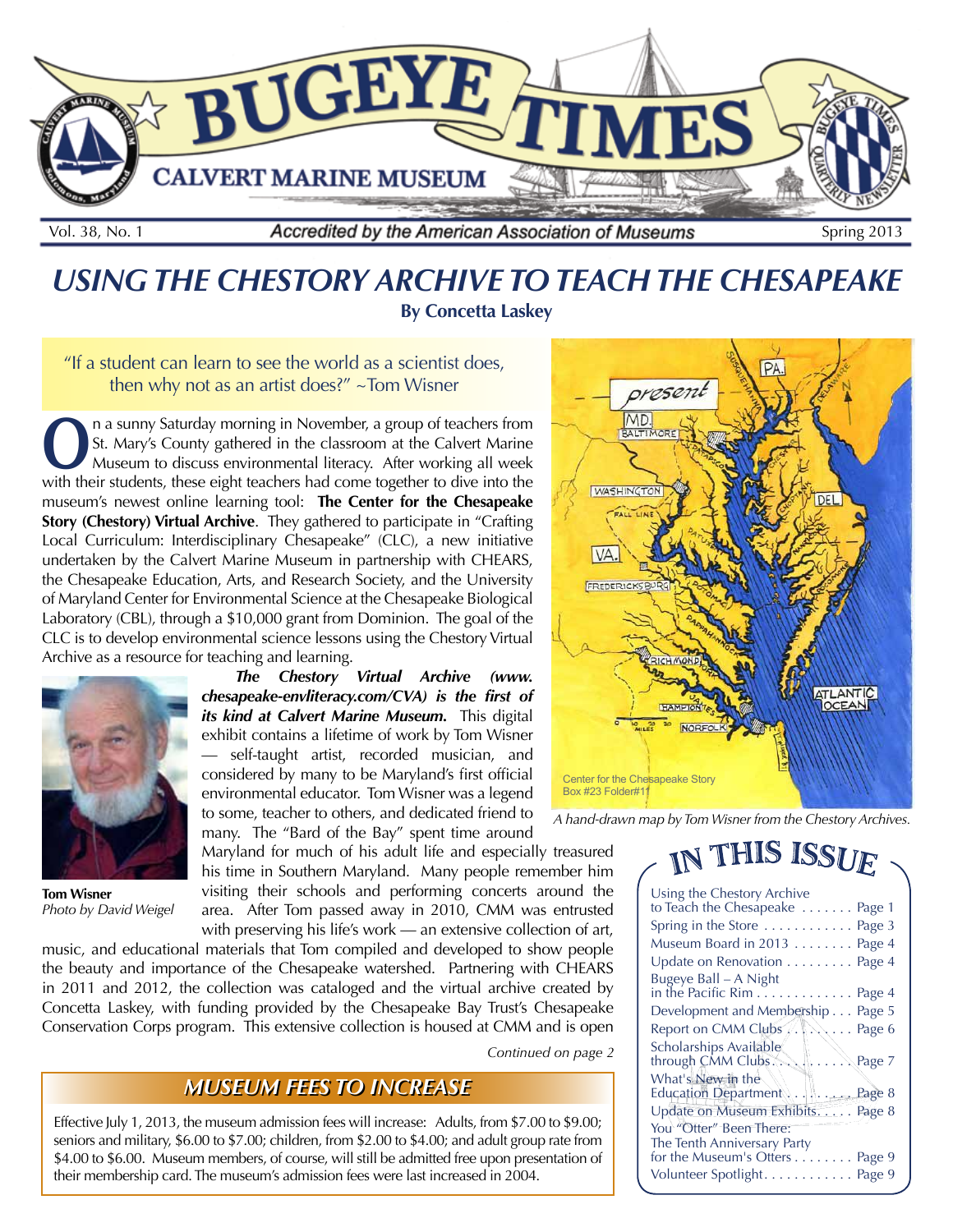#### **BUGEYE TIMES**

#### **Using the Chestory Archive to Teach the Chesapeake (Continued from page 1)**

to the public to gain insight into years of first-hand experiences in the Chesapeake watershed. Although many of the media resources have yet to be cataloged, the available material provides crosscurricular educational lesson activities, complimentary teacher guides, and other downloadable materials free of charge for educators, students, and anyone looking to reconnect with their watershed home and develop a sense of environmental stewardship. With the wealth of materials available, the goal of the CLC project is to share this resource with educators, and to make it more usable and accessible for classroom teachers — what better way to do this than to engage the teachers themselves to develop the lesson plans.

*Tom's dream that his life's work could continue to be shared in our region and beyond is being realized through the CLC program.* Originally the intent of the CLC was to work with teachers from both Calvert and St. Mary's Counties, but certified and pre-service teachers from St. Mary's responded so quickly and with

# BUGEYE TIMES

Quarterly Newsletter of the Calvert Marine Museum (A Division of Calvert County Government) and the Calvert Marine Museum Society, Inc.

(ISSN 0887-651X) **C. Douglass Alves Jr.,** *Director* **Sherrod Sturrock,** *Deputy Director*

**Paul L. Berry,** *Editor Other contributor to this issue:*

Sherrod Sturrock, Lisa Howard, David Moyer, Maureen Baughman

The bugeye was the traditional sailing craft of the Bay, and was built in all its glory at Solomons, the *"Bugeye Capital of the World."* Membership dues are used to fund special museum projects, programs, and printing of this newsletter. Address comments and membership applications to:

Calvert Marine Museum Society, Inc. P.O. Box 97 Solomons, MD 20688-0097 410-320-2042 FAX 410-326-6691 TDD 410-535-6355 Museum Store: 410-326-2750

**www.calvertmarinemuseum.com**

Layout by Stuller Designs





such enthusiasm that they filled the first cohort. Since November, the group of eight elementary level teachers has met for three Saturday workshops with Concetta, Debbie Hoffbeck from CBL, and Sherrod Sturrock from the museum to develop hands-on lessons focused on interdisciplinary environmental education. Working together, they have completed over ten lesson plans that are being piloted in their classrooms this spring. The lessons are aligned with the state

of Maryland's educational standards and new institutional push for environmental literacy for all students. Maryland is the first state in the country to approve a graduation requirement in environmental literacy, and schools are currently engaged in developing a comprehensive environmental education curriculum interlaced with all the other content areas. "Environmental Education is becoming an important element in our science curriculum and these resources fit," says Michele Hiles, a teacher in the CLC working group from St. Mary's County.

One unique aspect of CLC is that teachers have access to this treasure trove of educational materials that are specific to the Chesapeake Bay region rather than being generic. Tom's methodology of teaching science in conjunction with music, movement, and art adds another component often missing from our test-



**Concetta Lasky (center) with CLC working group at CMM.**  *Photo by Debbie Hoffbeck*

driven school culture. "I have brought music into to my classroom in response to ideas shared in our sessions," says Joanne Vaiden, third grade teacher at Ridge Elementary. "My students are loving the new experiences and seem to be picking up concepts more quickly."

During the three CLC Saturday workshops, the working group teachers spent hours diving into the Chestory Virtual Archive educational materials. During the sessions, teachers discussed the latest trends regarding Maryland's Environmental Literacy initiatives, talked with local experts in environmental literacy, and worked in teams to create lesson plans based on the Chestory Virtual Archive materials for a new generation of students. The lessons draw on students' creativity and insight, helping them to strengthen their connection to the Chesapeake and discover more about *Continued on page 3*



**Sherrod Sturrock (CMM) talks with the CLC group at the Chesapeake Biological Laboratory.** *Photo by Debbie Hoffbeck*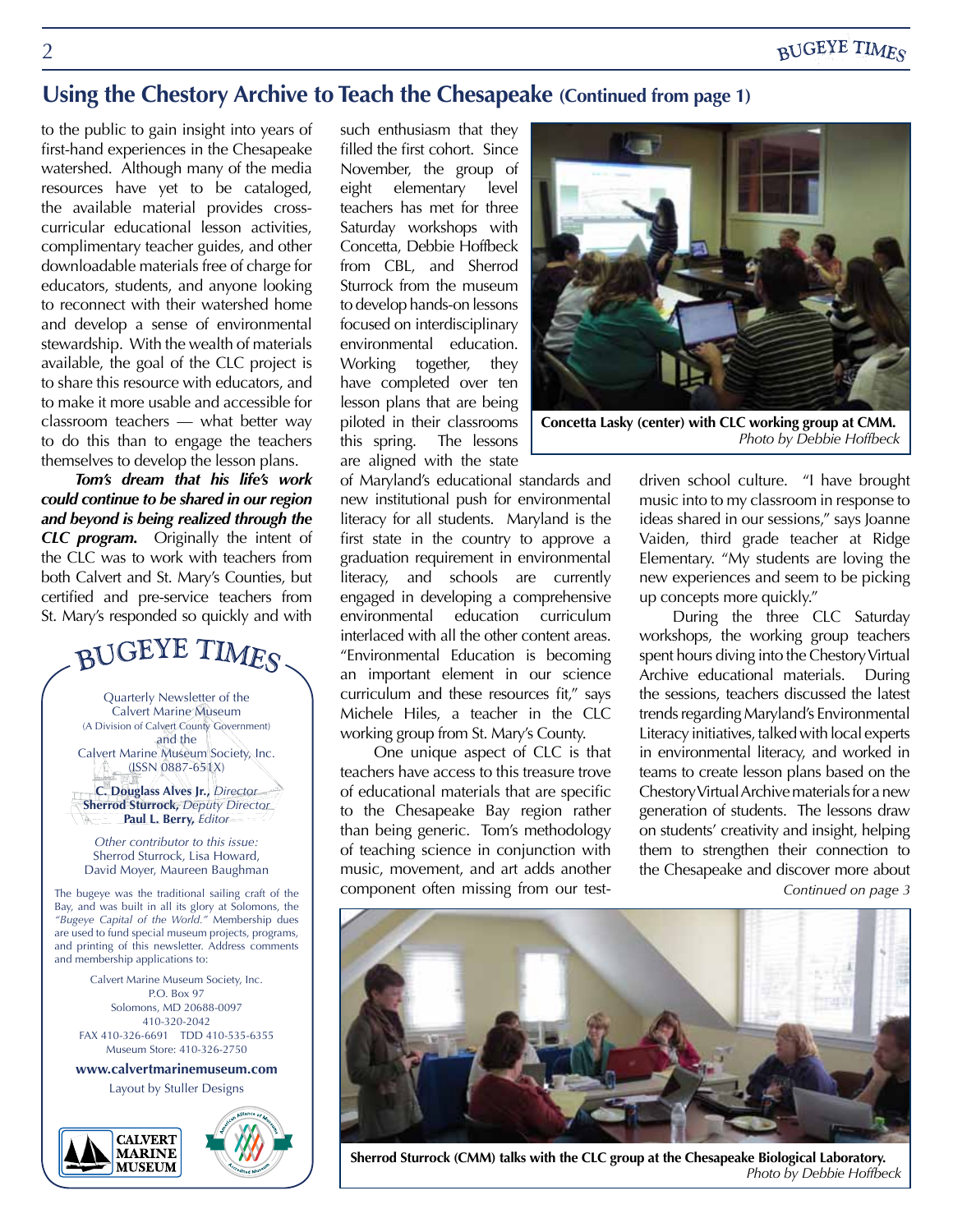#### **Using the Chestory Archive to Teach the Chesapeake (Continued from page 2)**



**Dr. Walter Boynton (of CBL) talks with the group at CMM.** *Photo by Debbie Hoffbeck*

it in ways that make learning fun. More than ten lessons have been posted online and, once field tested, these lesson plans will be available free for download on the Chesapeake Environmental Literacy's Discussion Zone, on the marine museum's library/archives site, and on Dominion's website. This model of making teachergenerated, student-tested lesson plans available to help advance environmental literacy for all Maryland students is one that CMM is committed to continuing. Lisa Thannhauser, a kindergarten teacher from Hollywood Elementary, is from out of state and was not familiar with Tom



**One of the folios found in the Chestory Archives.**

Wisner or his work. She writes, "[Tom's] work and ideas would be so beneficial to other teachers, but they need to know about [it] first! I think the workshop should not only be continued, but should be changed to six sessions instead of three. I feel like we just got going, and then it was over!"

"I feel that I gained more ideas to use throughout and enhance my literature units [during the CLC sessions]," says Tammy Adams, a kindergarten teacher at Hollywood Elementary

who participated in the CLC program. "It also helped to bring out my creative side instead of just planning on using the same lessons again this year."



In addition to the three workshops, the teachers received a copy of *Singing the Chesapeake: Children's Songs by Tom Wisner* compiled by longtime friends and fellow musicians

Teresa Whitaker and son Mark Wisner. The twenty-five songs in the book are accompanied by a CD that makes learning them much easier. They will also be bringing their classes to the Calvert Marine Museum this spring. More information on this and more can be found on the Chestory website (**www.chestory.org**) and the Finding Home Productions website (**http://www. findinghomeproductions.com**).

Sherrod Sturrock, deputy director, expressed her enthusiasm this way: "This grant from Dominion has enabled us to bring classroom teachers together to create lesson plans built on the fantastic resources of the Chestory Archive. When the teachers first met with us, I told them, 'we've got a gold mine here, but we need skilled miners.' That's what they've done, pulled out the gold and made it accessible for everyone."

Julie Walters, a pre-service teacher at St. Mary's College, is excited to share her experience with the CLC program with her colleagues and future students. "The program was a rare opportunity for teachers to incorporate art and environmental education into the narrow window of state and county standards. The collaboration between the teachers was very helpful in giving me hope that I can still make my classroom exciting and interesting while still fitting within the standards that are necessary to meet." A

# **SPRING IN THE STORE**

**S** for children. hake off the last chill of winter and join us in the Museum Store as we welcome spring! We are full of inspiring books, exquisite jewelry and accessories, tidbits and more for the home, and all sorts of wonderful things

We enjoy bringing a piece of the Chesapeake Bay into your life with books like *Singing the Chesapeake: Children's Songs by Tom Wisner*. Tom used his songwriting and storytelling to teach and inspire awareness for the bay. This songbook is for children of all ages and includes an audio disk. (See illustration in the lead story on this page.)

Further your support of the museum by shopping in the Museum Store. Remember to take advantage of your 10 percent member discount and 20 percent off on the 20<sup>th</sup> of each month. Discover YOUR Museum Store!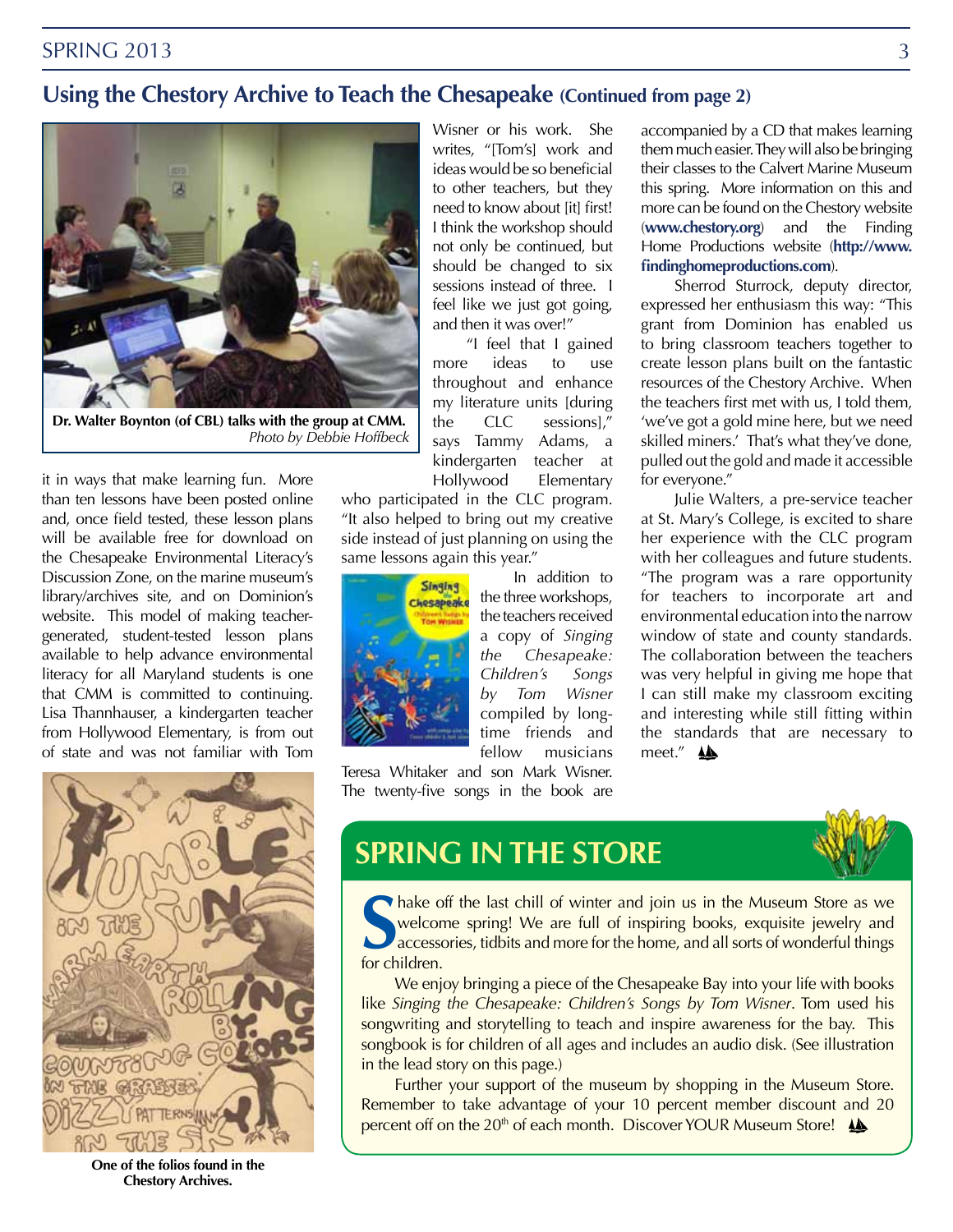## **MUSEUM BOARD IN 2013**

wo members of the museum's Board of Governors have changed in 2013. The new members are **Barbara P. Gardner**  and **Rosemary Keffler,** replacing **Anthony J. Benn** and **Bob Carpenter**. Mrs. Gardner is a resident of Lusby and is the vice-president, business operations, of the Aerospace Group, Wyle, located in St. Mary's County. Her duties include budget, contracts, and other financial matters that will be beneficial to the board. Mrs. Keffler resides in Huntingtown and is an attorney with Delaney & Keffler, LLC. She holds membership/offices in several professional and civic organizations in Maryland and Calvert County. Her special knowledge of estate planning will be useful to the board in pursuing planned giving and gifting programs.





**Barbara P. Gardner Rosemary Keffler**

Board members continuing in 2013 are Eileen E. Bildman, David E. Butler, David B. Campbell, Wanda W. DeBord, Mark N. Fisher, Marianne Harms, Donald P. McDougall, Mark A. MacDougall, R. Bruce Newell, James R. Tate, Frank E. Taylor, and Nancy Wieck. Ex officio members of the board include County Commissioner Pat Nutter, CMM director C. Douglass Alves Jr., and Capt. Ted Mills, USN, commanding officer of the Naval Air Station, Patuxent River. Members of the Board of Governors also serve as the Board of Directors of the Calvert Marine Museum Society, Inc., responsible for fundraising.  $\triangle$ 

# **UPDATE ON RE**

We are getting closer to the<br>The architects are reworking<br>the plane quiting the project down renovation project every day. The architects are reworking the plans, cutting the project down to fit our funding. We are working closely with county staff to schedule the bidding, permitting, pre-bid site visit, and everything else that goes into a construction project. Museum folks are making plans to accommodate the loss of the auditorium and lobby space during construction. As it now stands, the construction bid should be awarded in late summer with a start date in September. The contractor will be onsite starting in October, and the lobby

and auditorium will be closed. We will maintain a passage from the museum to the store and bathrooms during this period of early construction. In January, the museum will close for four to six weeks.

Until the contract is awarded, none of this is final, but we feel confident that the project will move forward, presenting us with a long awaited new look come spring 2014. In the meantime, you can help by keeping up to date on your pledges, and we welcome additional donations for furnishings and fixtures. You can do that right from our website.  $\triangle$ 

## **BUGEYE BALL – A NIGHT IN THE PACIFIC RIM**

**O**n February 9, 2013, the museum was<br>transformed to reflect the foods and<br>beauty of the Pacific Rim for a night transformed to reflect the foods and beauty of the Pacific Rim for a night of adventure. It was an exotic evening of dining, dancing, and casino gaming. Ken's Creative Kitchen prepared a menu inspired by the cuisines of Hong Kong, Tokyo, and Seoul. Live music by the *Big Money Band* filled the air, and casino tables tested the luck of all of those who dared. The annual event raised over \$22,000 to support the museum in its day-to-day operations.

**Thank you to all who attended, especially the following sponsors:** John & Marianne Harms; Top Hat Party Rental; Steve & Eileen Bildman; Wyle, Booz Allen Hamilton Engineering Services, LLC.; Don & Jean McDougall; Heron Systems; Mike & Wanda DeBord; Kelly Generator; The Ruddy





Duck; O'Brien Realty; SMECO; Comcast; DirectMail.com; PNC; Bruce Newell; Carol & Bob Lightstone; Unistar; Washington Gas; Tom Bird-Wells Fargo; and a special donation by Nancy Wieck to honor the hard work of our museum volunteers.



*Photos by Tim Reese*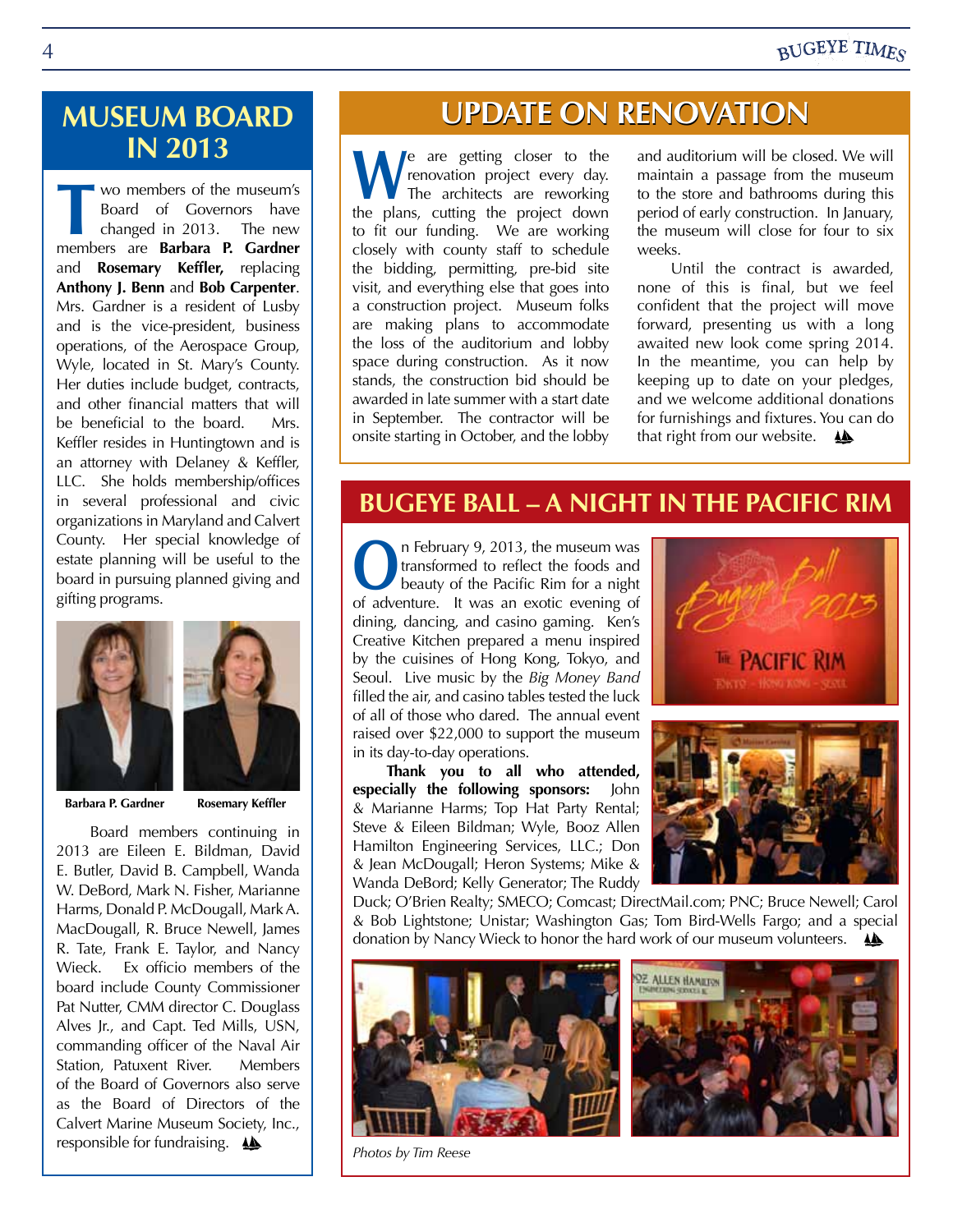# **Development evelopmentand and Membership embership**

#### *The Band Perry* **Kicks-Off the Summer Music Series on May 17 Presented by Prince Frederick Ford/Jeep/Dodge**



**The Band Perry** will take the stage on the Calvert Marine Museum's PNC Waterside Pavilion, Friday, May 17, and kick-off the 2013 Concert Series. Recognized most for their 2012 hit "If I Die Young" and their current #1 hit "Better Dig Two," The Band Perry's "modern throwback" style combines classic country with an eclectic infusion of rock and soul. Tickets are

\$45 and \$55 and go on sale to members on Tuesday, April 2, at 10:00 a.m., and to the public on Tuesday, April 9, at 10:00 a.m. They can be purchased by calling 1-800-787-9454, or by visiting **www.calvertmarinemuseum.com.** 

As songwriters and musicians, their sound is rounded-out by perfect three-part harmonies. Their self-titled album was certified Platinum and their next album is being released this month.The band received three nominations for the 2012 *American Music Awards* in the categories of "Artist of the Year," "Single of the Year," and "Music Video of the Year." In 2011 they were awarded the *ACM* "New Artist of the Year," *CMA's* "New Artist of the Year," and "Single of the Year," and lead singer Kimberly Perry was honored with the *CMA* "Song of the Year" award. Proceeds from this concert will support the preservation and education efforts of the Calvert Marine Museum. **PASSWORD: TRIO**

#### *Bad Company with Paul Rogers* **Live at CMM — August 2**

Prince Frederick Ford/Jeep presents legendary rockers *Bad Company* on the Calvert Marine Museum's PNC Waterside Pavilion.

One of the most acclaimed bands of the classic rock era, England's *Bad Company* has put its indelible stamp on rock 'n' roll with a straight-<br>ahead. no-frills musical no-frills musical approach that has resulted in the creation of some of the most timeless rock anthems ever. Sing along with hits like "*Feel Like Makin Love,"* 



*"Rock and Roll Fantasy," "Ready for Love"* and so many more on Friday, August 2.

With all original members, including lead singer and songwriter Paul Rodgers, arguably the finest singer in rock 'n ' roll, ticket buyers will get their first chance to hear his amazing voice live in Solomons!

Tickets are \$47 and \$57, and will go on sale to members of the museum Tuesday, June 11, at 10:00 a.m., and on sale to the public Tuesday, June 18, at 10:00 a.m.

Proceeds from this concert will support the preservation and education efforts of the Calvert Marine Museum.

#### **A Big THANK YOU to our Waterside Sponsors**

*Calvert Marine Museum Society's outdoor concerts raise muchneeded funds for the museum. These fundraising events have been made possible by the generous support of the following sponsors: Prince Frederick Ford/Dodge, PNC Bank, Bozick Distributors, Inc., Papa John's Pizza, The McNelis Group, LLC, Jay Worch Electric, Quality Built Homes, All American Harley-Davidson, Roy Rogers, Holiday Inn Solomons, COMCAST, MetroCast,* Bay Weekly*, Quick Connections, Somar Communications, DirectMail.com, Isaac's Restaurant, United Rentals, and Southern Maryland Newspapers.*

# **Be the Ultimate Fan for The Band Perry or Bad Company**

Experience CMM's concerts as never before by placing your bid on the Ultimate Fan Package. This is a rare opportunity to get up close and personal to your favorite performers and includes:

#### **2 Front Row Seats**

**2 Meet and Greet passes**

Visit **www.calvertmarinemuseum.com/ufe** to get more details and to bid on this VIP package. Proceeds from the auction support the education programs and activities at the Calvert Marine Museum.

#### **2013 MEMBERS' TRIP ANNOUNCED — Calvert County Winery Tour & Picnic**

#### **Sunday, April 21**

Hop on the bus and join us for a day of wine tasting, great food, and merriment as we travel to three of Calvert County's most picturesque, award-winning wineries. We will end our perfect spring day with a lovely picnic provided by Canard's Catering, under the Calvert Marine Museum Corbin Pavilion. Our members' trips are always full of fun, laughter, and great fellowship. Hope you will join us!



| Departure          | 1 |
|--------------------|---|
| <b>First Stop</b>  | F |
| <b>Second Stop</b> | F |
| <b>Third Stop</b>  | P |
| <b>Final Stop</b>  | ۸ |
|                    | r |

0:15 a.m. from the museum **First Stop Friday's Creek Winery Second Stop Running Hare Vineyards Third Stop Perigeaux Winery & Vineyards Final Stop Museum's Corbin Pavilion for a picnic reception catered by Canard's Festivities End Approximately 6:00 p.m.**

Ticket Price: \$50.00. Includes a tasting of approximately six wines at each breathtaking location; trip to Perigeaux will also include a tour of the vineyards. Canard's will provide a snack "survival" kit for our first-class luxury bus ride. Upon returning to the museum, Canard's catering will help us wrap up the day with a picnic that will "wow" you with creative food presentations, including: antipasto, duck BBQ, fresh tortellini, and many other delicious menu items!

If you would like to purchase a ticket for this event, or for more information, please call Lisa Howard in the Membership Office at 410- 326-2042, extension 16, or email Lisa at howardla@co.cal.md.us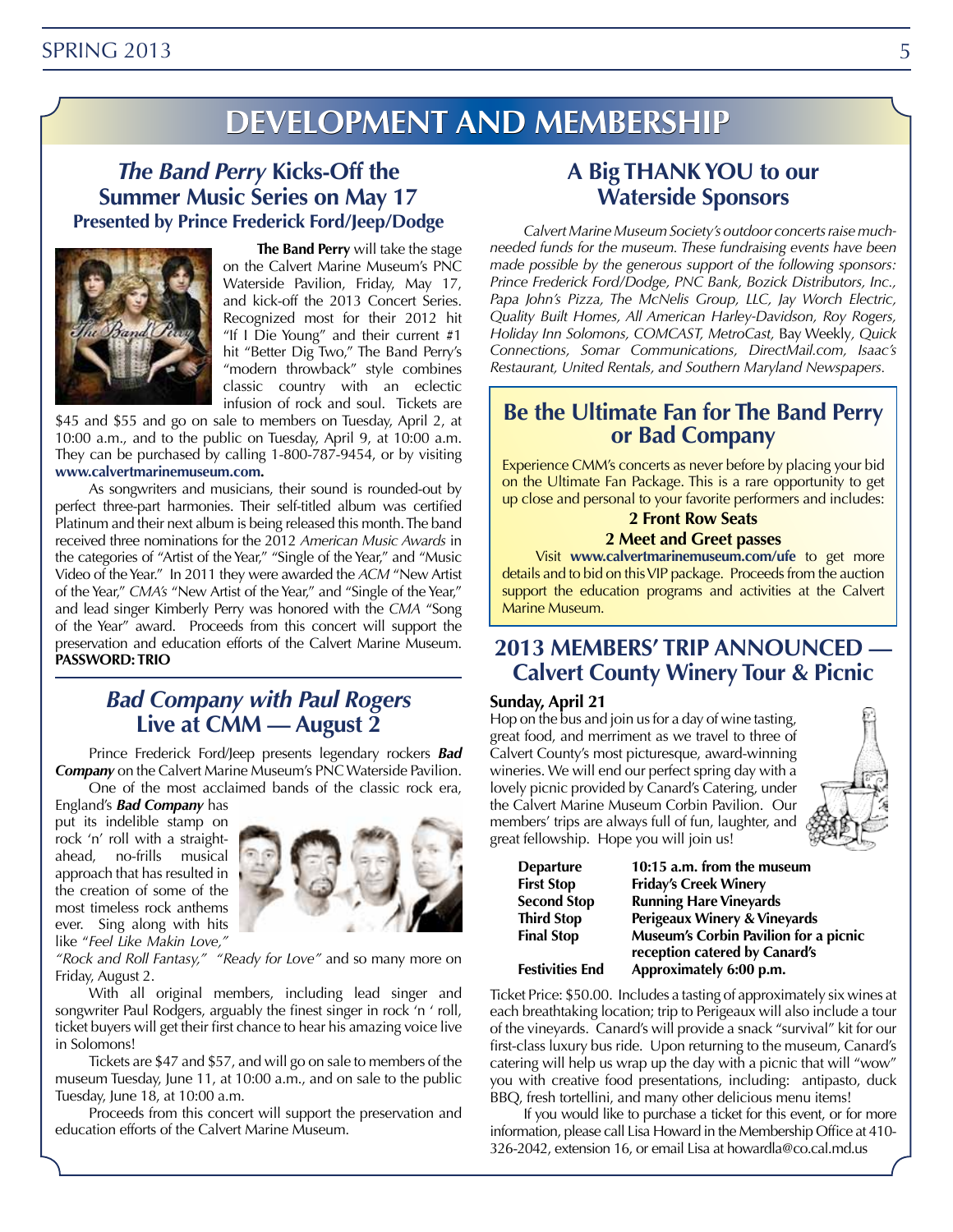# **Report on CMM Clubs**

*By Sherrod Sturrock*

The museum has a number of clubs open to members. We thought it would be fun to give an update on their current activities. If any of these clubs sound interesting to you, there is information on our website under membersh thought it would be fun to give an update on their current there is information on our website under membership. It's a fun way to meet new friends and get more involved in the museum.

**Patuxent Small Craft Guild** is a group of boat enthusiasts that works on Tuesday and Saturday mornings building, restoring, sailing, and rowing traditional craft indigenous to the region, all under the direction of the museum's boatwright, George Surgent. Club members also actively participate in a variety of museum educational activities throughout the year. The club is currently building a "love boat" — a seventeen-foot skiff that the owner plans to use for marriages. They are also working on a speedboat as part of the new exhibit on racing, as well as restoring two canoes.



*CMM photo by Robert Hurry*

**Solomons Island Model Boat Club** operates a fleet of fortyeight-inch, radio-controlled skipjacks, built by club members, which race on summer weekends at the museum waterfront. They also hold regattas, inviting enthusiasts from up and down



*CMM photo by Butch Garren Continued on page 7*

the east coast to demonstrate their skill. During the winter months, club members work on building models. Classes are held the second and fourth Saturday of each month, 10:00 a.m. to noon. No experience required — we'll teach you everything you need to know.

**The Canoe/Kayak Club** offers museum members an opportunity to explore the creeks, marshes, and rivers in southern Maryland as part of an organized excursion guided by a trip leader. Guests are welcome as well as paddlers wishing to learn about the club by joining a trip. Trips are scheduled approximately twice a month from April to November and most trips end at lunch time, often in a location with a place to eat. Evening trips are scheduled during the hottest months, usually after a shared dinner. Upcoming trips include Mallow's Bay, the graveyard of sunken ships on the Potomac River near Nanjemoy, MD; Tuckahoe State Park on the eastern shore of the Chesapeake in Maryland; and Ingelside Winery on the Rappahanock River in Virginia (winetasting, followed by paddling).



*Photo by Ken Spring*

**The Purple Martin Club** has put up purple martin houses at the museum and at Cove Point Lighthouse in the hopes of attracting purple martin colonies by using decoys and playing recordings of purple martin chatter. The club plans to have everything ready for when the birds return at the end of March and beginning of April. Members are needed to monitor the houses and do nest checks to monitor the young birds' progress. There will be an informational/training secession on April 3 at 2:00 in the auditorium. If you are interested in joining the club or just want to learn more about purple martins please try to attend.

**The Yard ArmsClub** is dedicated to beautifying the museum landscape. The Yard Arms are responsible for the beautiful rain garden at the Corbin Pavilion, and all of the lovely flower beds seen around the campus. This past winter, they completed construction of three compost bins located on the street side of the exhibition building. Funded by a grant from the Chaney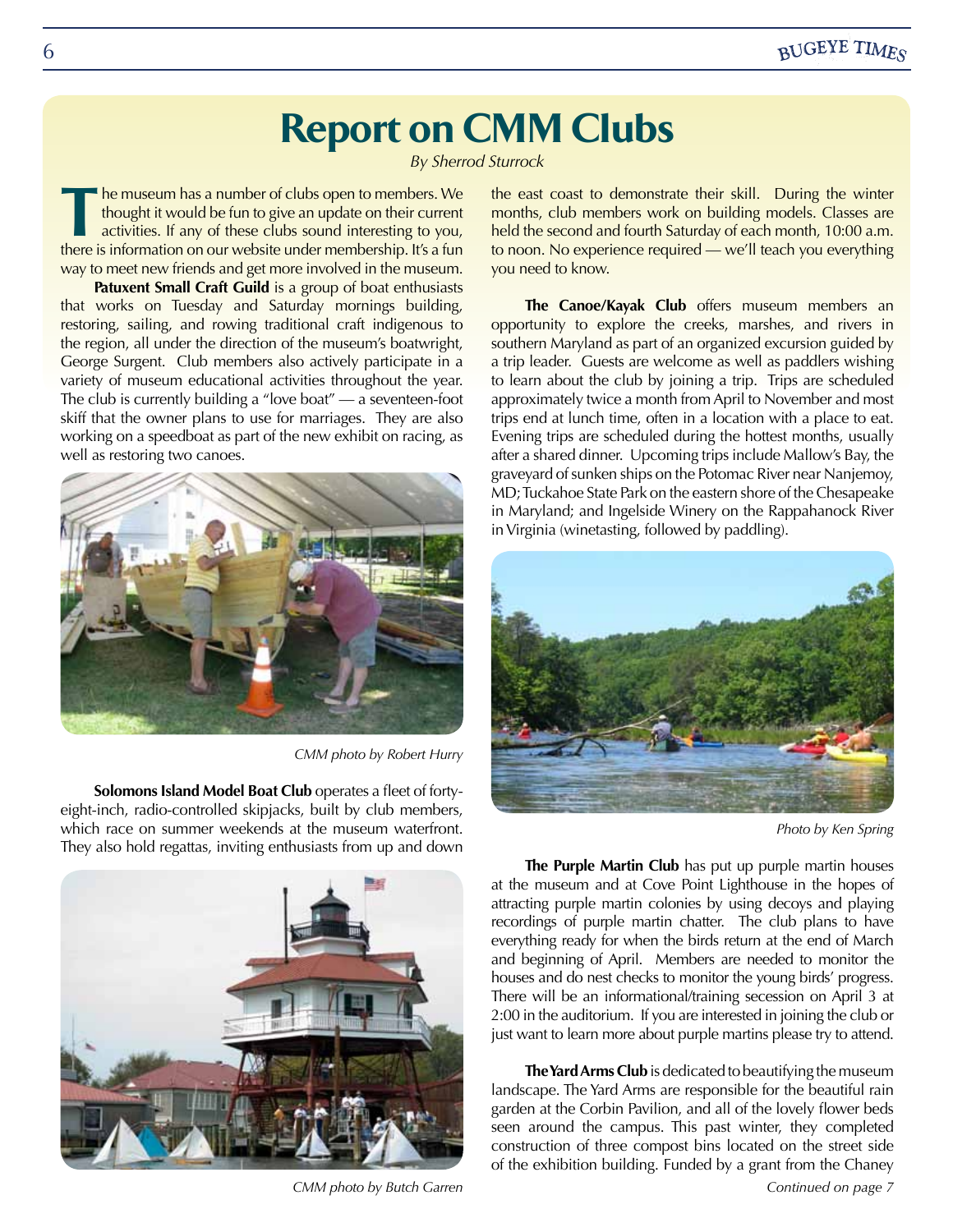#### SPRING 2013 7

#### **Report on CMM Clubs (continued from page 6)**

Foundation, the bins are available for visitors and school groups to deposit leftover non-meat items from lunches, and garden waste from the museum grounds. Instructions for how to build them are on the museum website, along with information about composting and



*Photo by Sherrod Sturrock*

rain gardens. Upcoming projects include installing two rain barrels near the compost bins and preparing the beds for spring planting. Club members meet Tuesday mornings to work on the museum grounds, March through October.



*Photo by Sherrod Sturrock*

**The Fossil Club** sponsors field trips to fossil collecting sites, regular meetings, public lectures by fossil experts, and fossil fairs. *The Ecphora,* is the official newsletter/journal of the Calvert Marine Museum Fossil Club, and is published quarterly. Back issues are available on the museum website. The club



*Photo by Sherrod Sturrock*

has recently launched a scholarship for graduating high school seniors interested in pursuing a degree in paleontology, geology, or other earth science fields. The club works with the curator for paleontology, Dr. Stephen Godfrey.

# **Scholarships Available through CMM Clubs**

The Fossil Club at is pleased to announce<br>the **Betty (Sandy) Roberts Scholarship for<br>Natural Sciences** to provide financial support<br>to Southern Mandand graduating students in pursuit the **Betty (Sandy) Roberts Scholarship for Natural Sciences** to provide financial support to Southern Maryland graduating students in pursuit of a post-secondary education focused on the natural sciences. The Fossil Club will award one scholarship of \$500 annually to a student pursuing education in any of the natural sciences, with preference given to applicants pursuing post-secondary education in the fields of paleontology or geology. Any graduating senior from a public, private, or religious high school, as well as home schooled students in Southern Maryland is eligible. Students currently attending college are also eligible. For more information and scholarship application form, go to the following website: **http://www.calvertmarinemuseum.com/ exhibits/paleontology-fossil-club.php**

The Patuxent Small Craft Guild is offering a **Conant Fund scholarship** to a middle school student for the boatbuilding camp this summer. To qualify for this scholarship, the applicant must be a middle school student in good standing, have a written teacher recommendation, and an interest in learning the skills offered in the camp. No prior experience is needed. Preference is given to students who have a financial need. Letters of interest and teacher recommendation letters should be emailed to Sherrod Sturrock by April 15, 2013, sturrosa@co.cal. md.us **A**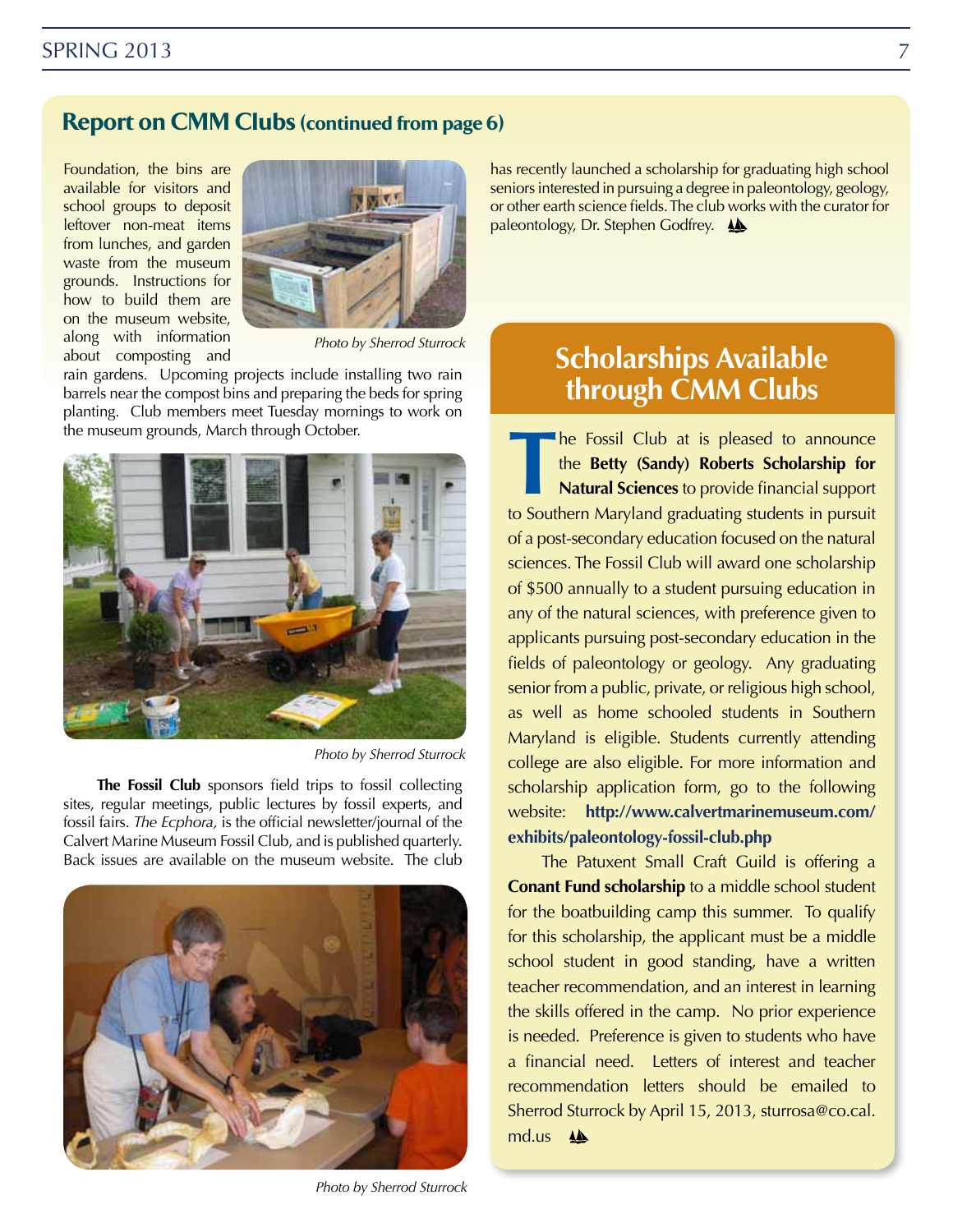## **WHAT'S NEW IN THE EDUCATION DEPARTMENT**

The education department is humming along at full throttle, to borrow a metaphor from the maritime contingent. In addition to our usual school field trips we have launched a number of new initiatives. Our outreach throttle, to borrow a metaphor from the maritime we have launched a number of new initiatives. Our outreach programs have proven to be very popular, and we will do thirty-six this year — not bad for the first year's effort. Part of that is due to funding from PNC for preschool outreach. PNC Grow Up Great initiative is also bringing in guests for our Sea Squirts and Little Minnows programs, and we are getting lots of new memberships as a result.

Thanks to a Washington Gas initiative, we have successfully launched a "Fossil Fuel Fund" that helps schools cover the cost of transportation. And the Maryland Humanities Council is funding distance learning programs in Maryland. This year we have also done programs in Louisiana, Minnesota, Alaska, Tennessee, South Carolina, and Ohio. We were delighted to learn how well informed Alaskan students are about the "lower 48."

On April 24 we will host a Home School Day that focuses on "Working on the Water." The Patuxent Small Craft Guild and Solomons Island Model Boat Club, along with many other volunteers, will be on hand to help out that day.

#### **Upcoming Events**

On Saturday, April 20, PNC is supporting a new event called **Bring Your Parents to the Museum Day.** PNC's Mobile Learning Adventure will be onsite with lots of hands-on activities for the preschool set. At 11:00 a.m. there will be a concert in the auditorium by Milkshake Duo — a band that creates great rock music for kids. Throughout the galleries interpreters will model how to use the museum as a teaching tool. And of course, the CMM "Otter" will make an appearance.

May 4 brings the **Solomons Maritime Festival,** which includes the ever popular **Antique Boat and Marine Engine Show**. As always, this perennial favorite celebrates Southern Maryland traditional foods, maritime crafts, home crafts, and music, along with the beautifully restored antique boats and engines. We're featuring all things home grown, with a special emphasis on herbs — medicinal, decorative, culinary, and more.

The **Maritime Performance Series** kicks off June 28 with a performance by Grey Larsen and Cindy Kallet. Cindy is a superb singer, guitarist, songwriter, and multiinstrumentalist. Grey is one of America's finest players of the Irish flute and tin whistle, as well as an accomplished singer and concertina, fiddle, piano, and harmonium player. As composers, each has contributed to the unique tapestry of contemporary folk and world music as it exists and flourishes in America today. Together, they weave songs and tunes of vibrant color and rich texture. In July, Pirates Royale, who have been "creating music and mayhem since 1986" will board the stage with their rollicking, bawdy tunes. Stay tuned for details. (Sherrod Sturrock)

# **Update on Museum Exhibits**

**I** f you have visited the museum lately, you will have noticed the absence of the large octagonal case in the maritime gallery. It was removed so that some of the artifacts can be used in the new exhibit on boat racing, a f you have visited the museum lately, you will have noticed the absence of the large octagonal case in the maritime gallery. It was removed so that some of the artifacts can be used in the new exhibit on the second floor, which will require a column to be placed in that area. In the fall, there are plans to complete the updating of the maritime gallery, and that space will feature new exhibits about charter boats and local captains.

*Thrills and Spills: The Golden Era of Powerboat Racing in Southern Maryland*, an exciting new exhibit planned for the Mezzanine Gallery, is scheduled to open June 22 with a  $\Pi$ reunion of race boat drivers. From the late 1950s to the late 1970s, the Southern Maryland Boat



Club (SMBC) managed power boat races all over the Southern Maryland region. During its heyday, the club boasted dozens of local outboard power boat drivers. After joining the American Power Boat Association (APBA) in 1970, the club became a powerhouse in outboard performance craft racing. The SMBC produced a number of national champion drivers who traveled the APBA circuit, competing in races as far away as Florida, New York, and Arizona. *Thrills and Spills* interprets this golden era of local powerboat racing through photographs, film footage, memorabilia, artifacts, and recollections of race boat drivers. The name of the exhibit is also the title of a forthcoming illustrated book by CMM staffers Robert Hurry and Richard Dodds that will explore in more detail the brief but fascinating history of powerboat racing, from the annual regattas sponsored by the Solomons Island Yacht Club, starting in the late 1930s, to the Outboard Performance Craft era in the 1970s.

Under the direction of the new curator of estuarine biology, Dave Moyer, there have been lots of changes in the **Estuarium**. Look for new species of animals



including lookdowns and black sea bass in the Chesapeake Bay tank; gizzard shad in the Fisherman's Island tank; chain dogfish in the Discovery Room touch tank; new red and blue LED lighting for the moon jellies; and a huge snakehead now lives in the Invasive Species gallery. Preparations are under way that will open up our Skates and Rays exhibit to touching of these amazing animals — please ask a staff member for assistance. And as always, there are lots of behind-the-scenes projects going on to improve life support systems for the animals. Planning is under way for a complete renovation of the Estuarium, and if grant funding comes through, the work will coincide with the museum renovation project.



When you walk outside, you will notice our newly replaced **Marshwalk.**  With help from the county, we have rebuilt the marshwalk. It is beautiful — and a lot sturdier. As you walk around, look for the spring water snakes, marsh birds, and fiddler crabs sunning themselves. And be sure to continue all the way around to

the Corbin Pavilion; the rain garden is at its most beautiful in the spring. (Sherrod Sturrock) <a>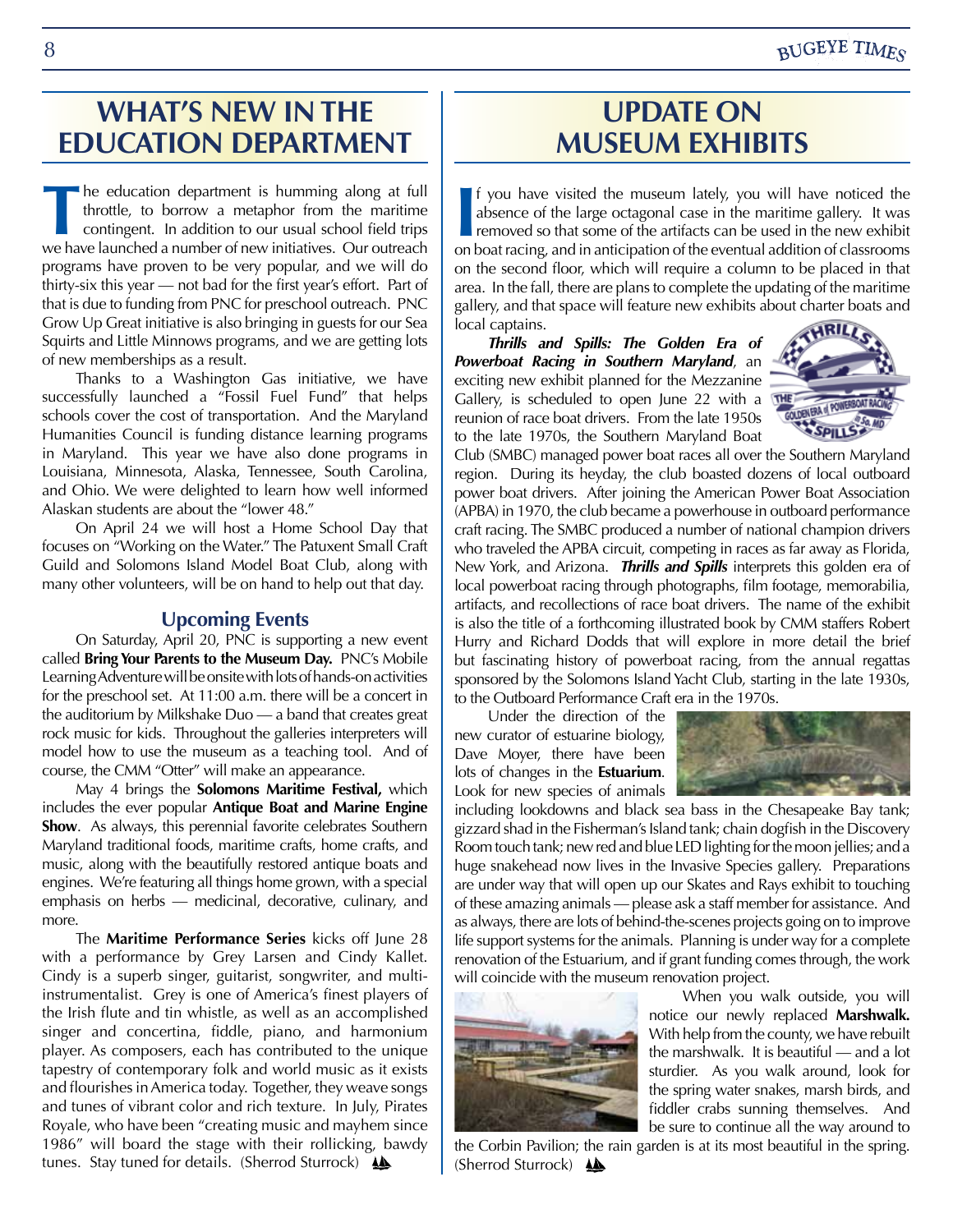#### SPRING 2013 9

# **YOU "OTTER" BEEN THERE: THE TENTH ANNIVERSARY PARTY FOR THE MUSEUM'S OTTERS**

**S**scenes to see the feeding of the otters and to talk with their keeper, and then enjoyed a scenes to see the feeding of the otters and to talk with their keeper, and then enjoyed a taff and visitors celebrated on January 21 our ten years with the two otters "Bubbles" and "Squeak." It hardly seems possible that these popular performers have been here for that period of time, but it is true. Participants went behind the continental breakfast in the museum lobby. Other activities went on during the day, including many appearances by the otter impersonators, junior docents Peyton Haifley and Lauren Sardo. One activity was the otters' favorite dance, The Swim. Special events included a raffle of otter art, and a special auction of an Otter Lover's Package that featured a special behind-the-scenes tour, watching the otters practicing their art skills, and a take-home original otter artwork.

Because of the popularity of the otters the museum is now offering an **Otter Lover's Package.** This is an exclusive opportunity for up to six guests to take a one-hour, behind-the-scenes tour with one of our estuarine biology staff, scheduled at a mutually agreed upon time and date. During the tour the guests will watch the otters feast on their breakfast while practicing their art skills, and guests will leave with an authentic otter artwork in colors chosen by the guests. This package is offered on a first-come, first-served basis at a cost of \$250 (\$125 of which is tax deductible). Call David Moyer, curator of estuarine biology, for more details: 410-326-3240, extension 33, or e-mail at moyerde@co.cal.md.us. A



**The decorated cake (ice layers) for the otters.** *CMM photo by Bob Hall*



**An example of otter art.**



**Birthday visitors enjoyed their own refreshments and activities in the lobby** *CMM photo by Bob Hall*



**Visitors watched the otters enjoying their birthday cake.** *CMM photo by Bob Hall*

## **Volunteer Spotlight**

*By Sherry Reid, Volunteer/Event Coordinator*

#### **Nominees for the 2012 Volunteer of the Year and Group Achievement Awards**

Congratulations to those nominated by staff for the 2012 Volunteer of the Year Award. **Len Addiss** has been a volunteer since 1995 and has been an active member of SIMBC, currently serving as commodore. He conducts Drum Point Lighthouse tours each week and is a regular volunteer at First Free Friday, the Maritime Performance Series, and assists with many education events. **Debbie Carlson** volunteers each week in the administrative office with Gale Parks and does a great job. She also assists the other office staff anytime she is needed. Debbie has not only been assisting Gale for the past eight years but also helps with the Waterside Concert Series. **Paige Fischer** is a Paleo Prep Lab intern. She has proven herself to be an expert in

fossil preparation. Paige is a rare combination of patience, savior-faire, and a keen interest in paleontology, which has allowed her to rise to the challenge of preparing some of the most difficult or delicate fossils. **Linda McCullagh** is in the Discovery Room every Saturday morning. She is great at engaging the children and adults alike with the animals in the touch tank and then encourages them to explore our new reptile and amphibian habitats. Linda even helps our visitors sail a boat or find a fossil. She also helps train new volunteers in the Discovery Room and helps with making items for some of the summer camps. **Ilse Metz** has been working "behind the scenes" three days a week in

*Continued on page 10*